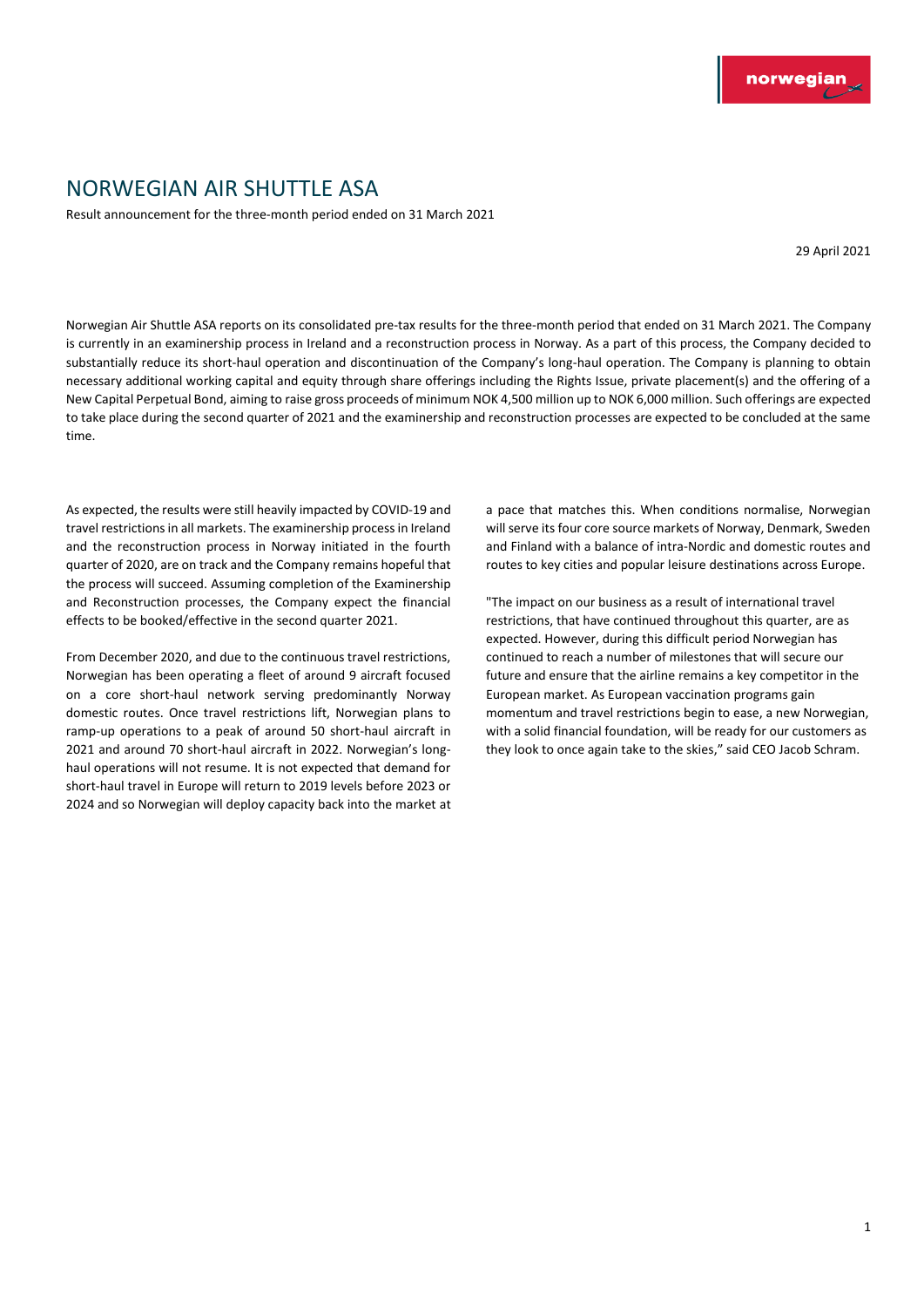### TRAFFIC FIGURES AND RATIOS

| <b>TRAFFIC FIGURES AND RATIOS</b> |                |                |            |           |
|-----------------------------------|----------------|----------------|------------|-----------|
|                                   |                |                |            |           |
|                                   | Q <sub>1</sub> | Q <sub>1</sub> |            | Full Year |
| (unaudited ratios in NOK)         | 2021           | 2020           | Change     | 2020      |
|                                   |                |                |            |           |
| Yield                             | 0.89           | 0.41           | 116 %      | 0.47      |
| Unit revenue                      | 0.34           | 0.33           | 5 %        | 0.36      |
| Unit cost                         | 3.95           | 0.53           | 643 %      | 0.94      |
| Unit cost excl fuel               | 3.78           | 0.41           | 822 %      | 0.83      |
| Ancillary revenue per passenger   | 212            | 229            | $-7%$      | 223       |
|                                   |                |                |            |           |
| Share of sale own channels        | 86 %           | 82 %           | 4 pp       | 83 %      |
| ASK (million)                     | 369            | 15,226         | $-98%$     | 18,168    |
| RPK (million)                     | 142            | 12,005         | $-99%$     | 13,680    |
| Passengers (million)              | 0.21           | 5.08           | $-96%$     | 6.87      |
| Load factor                       | 38.4 %         | 78.9%          | $-40.5$ pp | 75.3 %    |
| Average sector length (km)        | 566            | 1,745          | $-68%$     | 1,385     |
| Fuel consumption (1,000 mt)       | 9              | 294            | $-97%$     | 362       |
| $CO2$ per RPK                     | 190            | 77             | 146 %      | 83        |

*\* Year-to-date ASK and load factor are adjusted for blocked mid seats following regulation in the domestic market in Norway in the second quarter of 2020.*

Traffic figures continues to be severely affected by the COVID-19 pandemic, with travel restrictions and decreasing demand forcing the Company to continue the significantly reduced operations.

210,000 passengers traveled with Norwegian in the first quarter of 2021, compared to 5.08 million in the first quarter of 2020. Production (ASK) decreased by 98 percent and passenger traffic (RPK) decreased by 99 percent. The load factor was 38.4 percent, a decrease of 40.5 p.p. compared to the first quarter of 2020.

The punctuality, share of flights departing on schedule, was 92.3 percent in the first quarter of 2021, an increase of 6.1 percentage points compared to 86.2 percent in the same quarter last year.

The regularity, share of scheduled flights taking place, was 97.6 percent in the first quarter compared to 92.3 percent in the same quarter of 2020.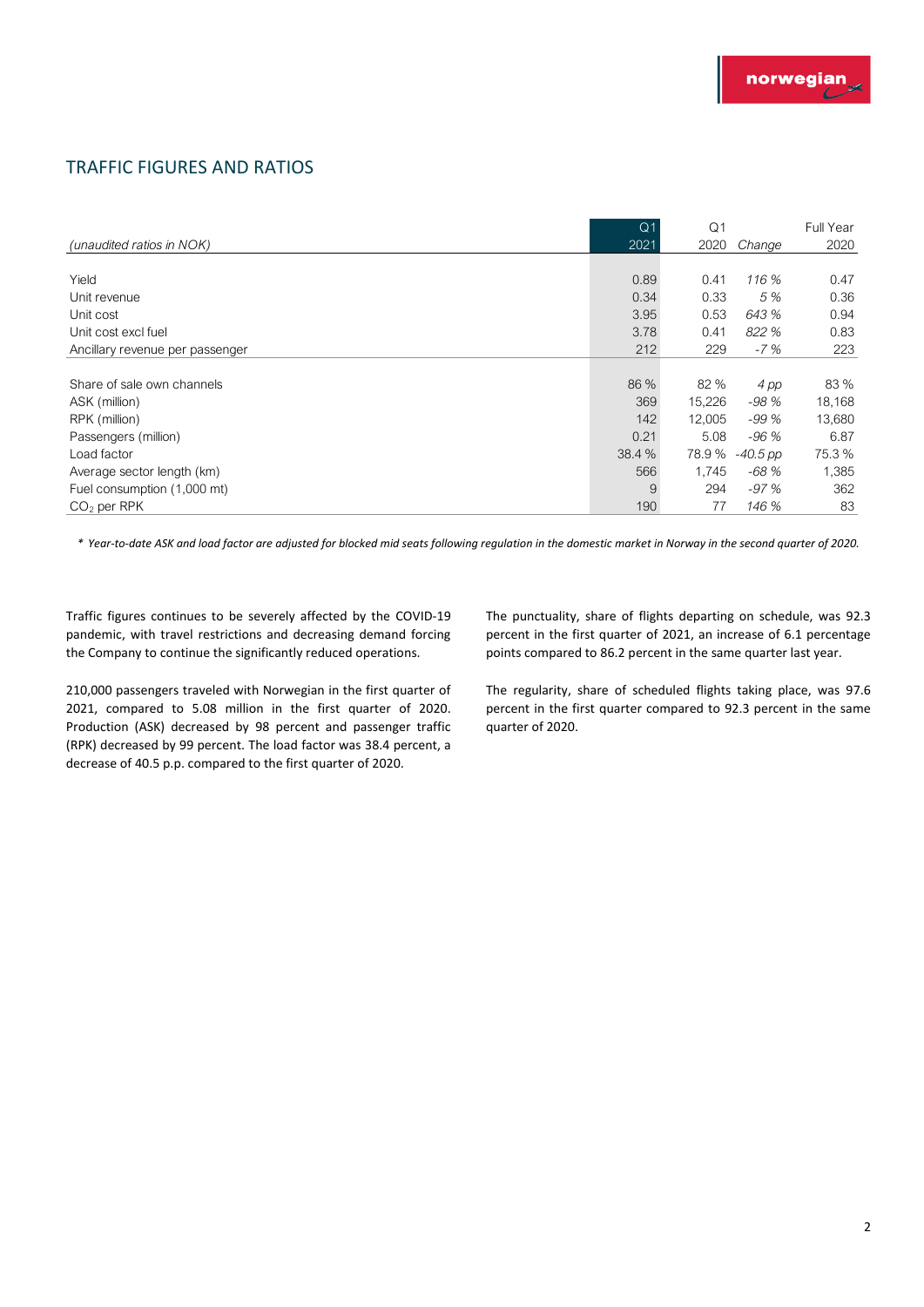### CONSOLIDATED FINANCIAL KEY FIGURES

| <b>CONSOLIDATED FINANCIAL KEY FIGURES</b>                                                                                                                               |                                                                           |                                                                       |                                                    |                                                                                  |
|-------------------------------------------------------------------------------------------------------------------------------------------------------------------------|---------------------------------------------------------------------------|-----------------------------------------------------------------------|----------------------------------------------------|----------------------------------------------------------------------------------|
|                                                                                                                                                                         | Q <sub>1</sub>                                                            | Q <sub>1</sub>                                                        |                                                    | Full Year                                                                        |
| (unaudited in NOK million)                                                                                                                                              | 2021                                                                      | 2020                                                                  | Change                                             | 2020                                                                             |
| Operating revenue<br><b>EBITDAR</b><br>EBITDAR excl other losses/(gains)<br>Operating profit (EBIT)<br>EBIT excl other losses/(gains)<br>Profit (loss) before tax (EBT) | 255.3<br>$-1,113.0$<br>$-853.2$<br>$-1,461.8$<br>$-1,202.0$<br>$-1.189.0$ | 6,505.3<br>$-412.8$<br>82.2<br>$-2,084.1$<br>$-1,589.0$<br>$-3.281.7$ | $-96%$<br>170 %<br>NM.<br>$-30%$<br>-24 %<br>-64 % | 9,095.7<br>$-4,755.2$<br>$-1,750.5$<br>$-23,768.4$<br>$-20,763.7$<br>$-22,133.0$ |
| <b>EBITDAR</b> margin<br>EBIT margin<br>EBT margin                                                                                                                      | $-436.0%$<br>$-572.6%$<br>$-465.7%$                                       | $-6.3%$<br>$-32.0%$<br>$-50.4%$                                       |                                                    | $-52.3%$<br>$-261.3%$<br>$-243.3%$                                               |

### CONSOLIDATED PRE-TAX RESULTS

| <b>CONSOLIDATED PRE-TAX RESULTS</b>                     |                |                |             |
|---------------------------------------------------------|----------------|----------------|-------------|
|                                                         | Q <sub>1</sub> | Q <sub>1</sub> | Full Year   |
| (unaudited in NOK million)                              | 2021           | 2020           | 2020        |
| Passenger revenue                                       | 127.1          | 4,979.1        | 6,455.3     |
| Ancillary passenger revenue                             | 43.9           | 1,161.6        | 1,535.1     |
| Other revenue                                           | 84.3           | 364.6          | 1,105.3     |
| Total operating revenue                                 | 255.3          | 6,505.3        | 9,095.7     |
| Personnel expenses                                      | 307.8          | 1,518.2        | 2,921.2     |
| Aviation fuel                                           | 63.8           | 1,852.1        | 2,006.7     |
| Airport and ATC charges                                 | 115.0          | 611.3          | 772.5       |
| Handling charges                                        | 103.3          | 814.7          | 1,392.2     |
| Technical maintenance expenses                          | 246.4          | 621.5          | 1,791.8     |
| Other operating expenses                                | 272.2          | 1,005.3        | 1,961.9     |
| Other losses/(gains)                                    | 259.8          | 495.1          | 3,004.7     |
| Total operating expenses excl lease, depr. and amort.   | 1,368.3        | 6,918.1        | 13,850.9    |
| Operating profit excl lease, depr. and amort. (EBITDAR) | $-1,113.0$     | $-412.8$       | $-4,755.2$  |
| Aircraft lease, depreciation and amortization           | 348.8          | 1,671.3        | 6,197.5     |
| Impairment assets held for sale                         | 0.0            | 0.0            | 12,815.7    |
| Operating profit (EBIT)                                 | $-1,461.8$     | $-2,084.1$     | $-23,768.4$ |
| Interest income                                         | 0.0            | 65.7           | 68.2        |
| Interest expense                                        | 335.1          | 858.6          | 2,690.7     |
| Other financial income (expense)                        | 607.9          | $-396.9$       | 4,265.7     |
| Net financial items                                     | 272.8          | $-1,189.8$     | 1,643.2     |
| Profit (loss) from associated companies                 | 0.0            | $-7.8$         | $-7.8$      |
| Profit (loss) before tax (EBT)                          | $-1,189.0$     | $-3,281.7$     | $-22,133.0$ |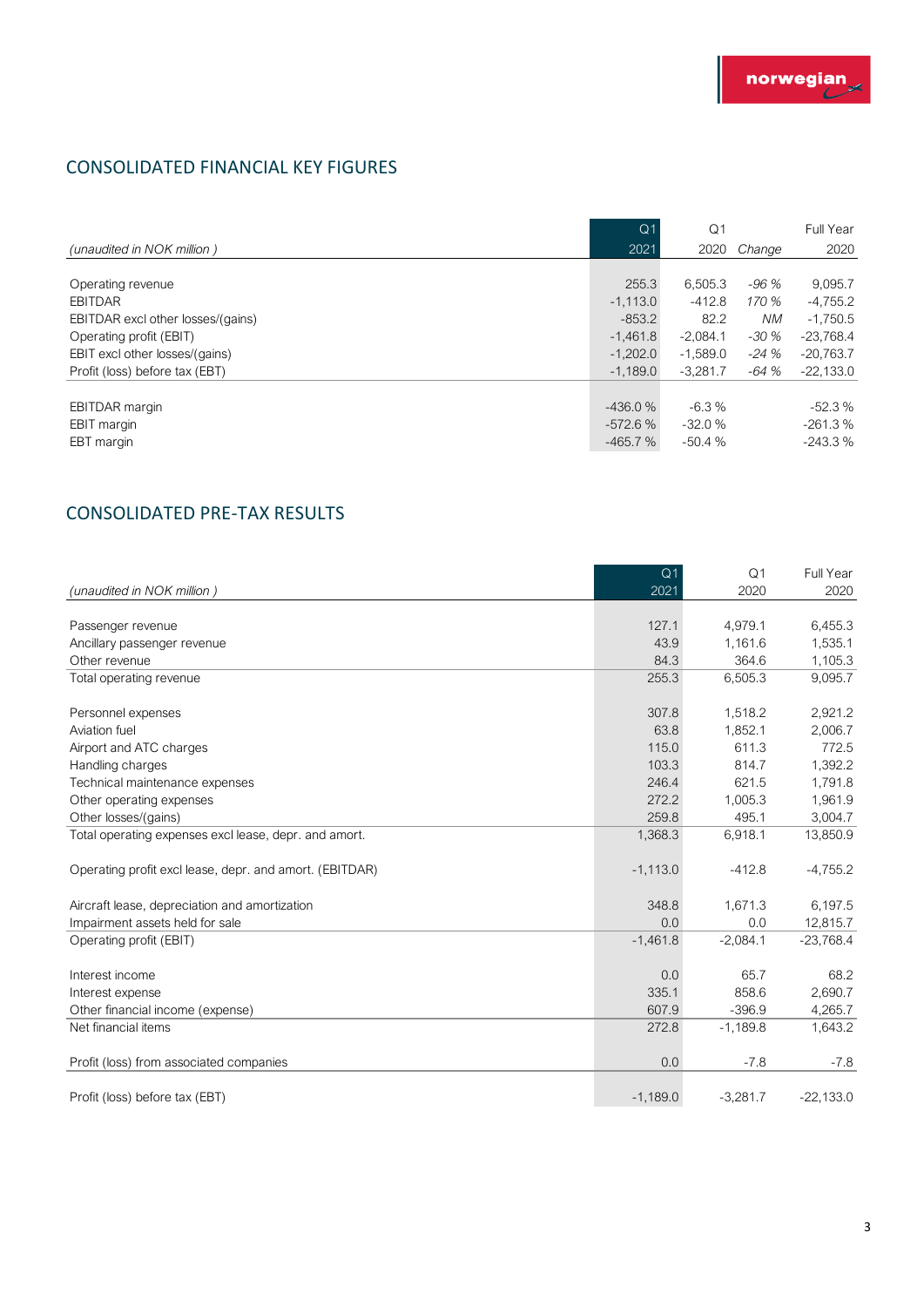### FINANCIAL REVIEW

In the first quarter of 2021, Norwegian carried 210,000 customers, a decrease of 96 percent compared to the same period in 2020. Production capacity (ASK) was down 98 percent and passenger traffic (RPK) decreased by 99 percent. The load factor was 38.4 percent, a decrease of 40.5 percentage points compared to the first quarter of 2020.

EBITDAR excl other losses/(gains) was negative NOK 853 million in the first quarter (positive NOK 82 million).

Other losses/(gains) amounted to a net loss of NOK 260 million in the first quarter, compared to a net loss of NOK 495 million in 2020.

Operating profit (EBIT) for the first quarter was negative by NOK 1,462 million (negative 2,084). EBIT excluding other gains /(losses) improved by NOK 387 million to negative NOK 1,202 million (negative 1,589). Profit (loss) before tax (EBT) was negative NOK 1,189 million (negative 3,282) in the quarter.

#### REVENUE

Total revenue in the first quarter was NOK 255 million (6,505), a decrease of 96 percent compared to the same quarter last year. Norwegian achieved an increase in unit revenue by 5 percent following a yield increase of 116 percent and a decreased load factor by 40.5 percentage points. Average sector length decreased by 68 percent.

Passenger revenue was NOK 127 million (4,979). Ancillary revenue was NOK 44 million (1,162) in the first quarter, and ancillary revenue per passenger decreased by 7 percent to NOK 212 (229). Other revenue of NOK 84 million (365) includes governmental support to uphold certain domestic routes, cargo revenue, commissions and third-party products as well as revenue from the loyalty program Norwegian Reward.

#### OPERATING EXPENSES

Unit cost excluding fuel was NOK 3.78, compared to NOK 0.41 in the same quarter in 2020.

Total operating expenses excluding depreciation and aircraft lease decreased by 80 percent to NOK 1,368 million (6,918) this quarter. Adjusted for other losses/(gains) the decrease was NOK 5,315 million and 83 percent compared with the same quarter last year.

Other losses/(gains) include effects from foreign currency contracts, forward fuel contracts, losses or gains on translation of working capital in foreign currency, net losses or gains on sale of fixed assets as well as specific restructuring effects. Other losses of NOK 260 million in the first quarter of 2021 (loss NOK 495 million), consisted primarily of currency loss on working capital of NOK 195 million.

Net financial items were positive by NOK 273 million (negative by 1,190) in the first quarter. Other financial income (expenses) include net currency gains of NOK 387 million in the first quarter of 2021, compared to net currency loss of NOK 805 million in the same

quarter last year. Currency effects are mainly related to the revaluation of borrowings denominated in currencies other than functional currencies of the companies in the Group. In addition, debt to equity conversions had a positive effect of NOK 218 million during the first three months of 2021.

#### BASIS OF PREPARATION

This result announcement for the three-month period ended on 31 March 2021 is prepared on the basis of the Company's accounting principles, as described in the Financial Statements for 2020. A full set of interim financial statements in accordance with International Accounting Standard (IAS) 34 Interim Financial Reporting will be published for the half-yearly report of 2021.